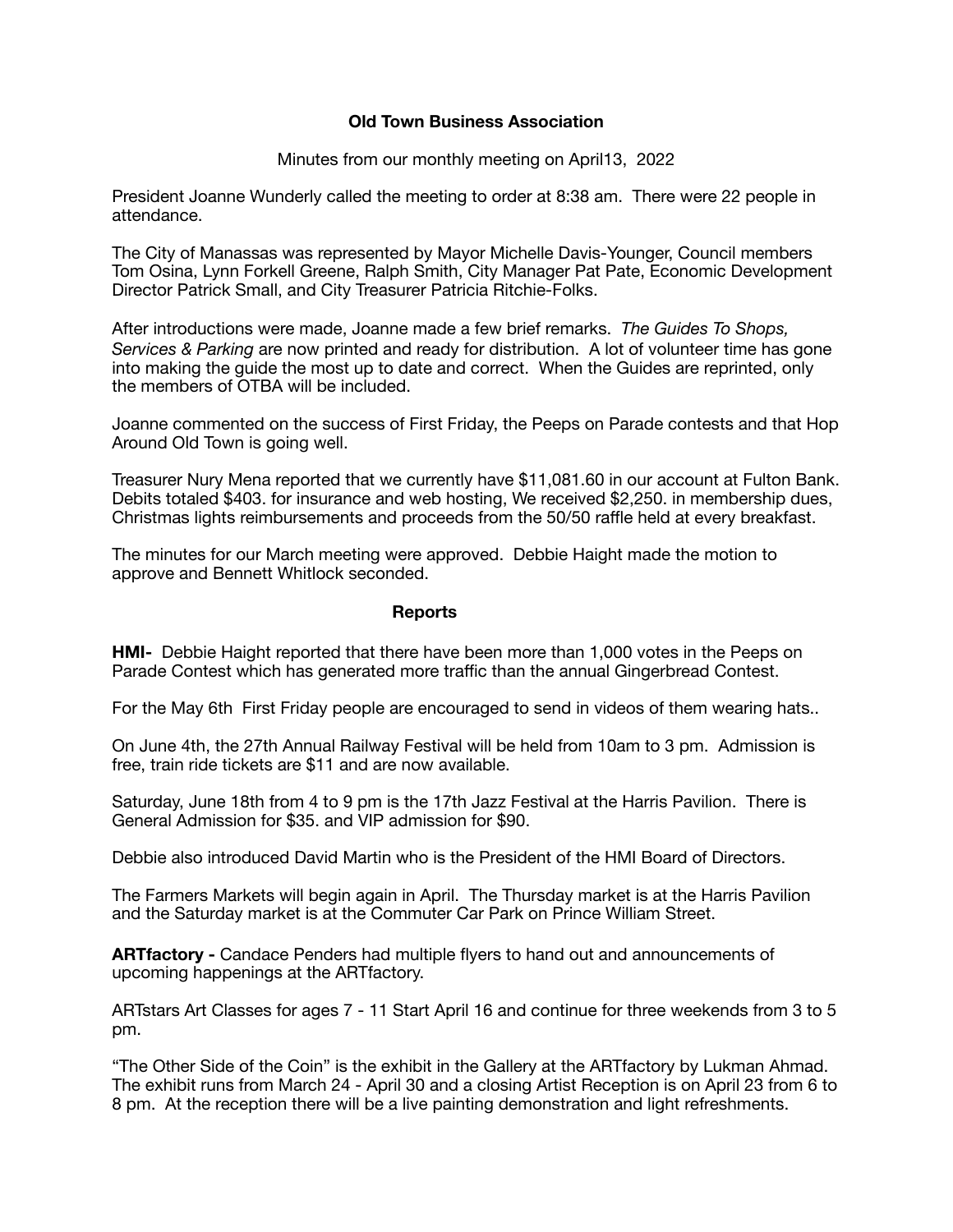ARTfactory Sunday Dance begins May 22nd from 3:30 to 6 pm. There will be a Rumba lesson at 3:30 with open dance from 4 to 6 pm. Admission is \$30 per couple in advance or \$20. per person at the door.

Rooftop Productions presents "The Odd Couple" by Neil Simon in the Kellar Family Theater on the third floor of the ARTfactory. The play will run on Fridays and Saturdays (April 22,23,29 & 30th ) at 7:30 pm and on Sundays (April 24 & May 1) at 3 pm. Tickets can be purchased either on line or by calling the ARTfactory.

The Pied Piper Theatre's production of Roald Dahl's "Matilda the Musical" will be at the Hylton on May 28 (2 and 7 pm) and May 29 at 3 pm.

**Hylton Performing Art Center** - Tionge Johnson said that Matinee Idylls will feature John Bullard and Markus Compton in concert on Tuesday, May 3. Lunch is available at 12:30.

April 19 the new season will be announced. This event is an opportunity for Friends of the Hylton to see and purchase tickets in advance of sales being open to the public.

**VETPar** - Jerry Martin said that the banners honoring Manassas Veterans will be put up the middle of May. There are 12 banners honoring our local veterans' service.

**Manassas Police** -Captain Tara Petty said that six officers will focus on Old Town and the events that are held.

Jerry Martin suggested that the Officer of the Year be invited to attend the OTBA meeting.

**Manassas City Government -** Mayor Michelle Davis-Younger said that budget planning sessions are open to the public on Wednesday at 5:30 pm.

Other events scheduled in the future area Corn hole contest between City Council and the School Board and "Mayor on the Move".

Lisa Otten said that in celebration of the 150th anniversary of Manassas, the City would like residents to post videos on why you moved to Manassas, how has the City changed since moving here, and tell why you like living in your neighborhood. Information about this can be found on the City's website: visitmanassasva.gov.

**Featured Speaker** -Rachel Goldberg from the Museum spoke about the approved design for the renovation of the museum. The new gallery space can accommodate 100 seats for a banquet/fundraising event. There will be intergenerational family rooms. The Museum Gift Shop will be much larger. The current gallery spaces will be gutted and re-vamped. During renovations, the lawn in front of the Museum will be accessible.

The actual Museum is currently closed for renovations. The Museum gift shop, "Echoes" has temporarily moved to the train depot.

A schedule for 2022 at the Harris Pavilion listing concerts to be held was given out. The following events were noted:

Acoustic Tuesday Concerts from May 17 through September 6 at 7 pm.

Saturday Night Converts series at 7 pm - June25, July 16, July 30 and October 8th.